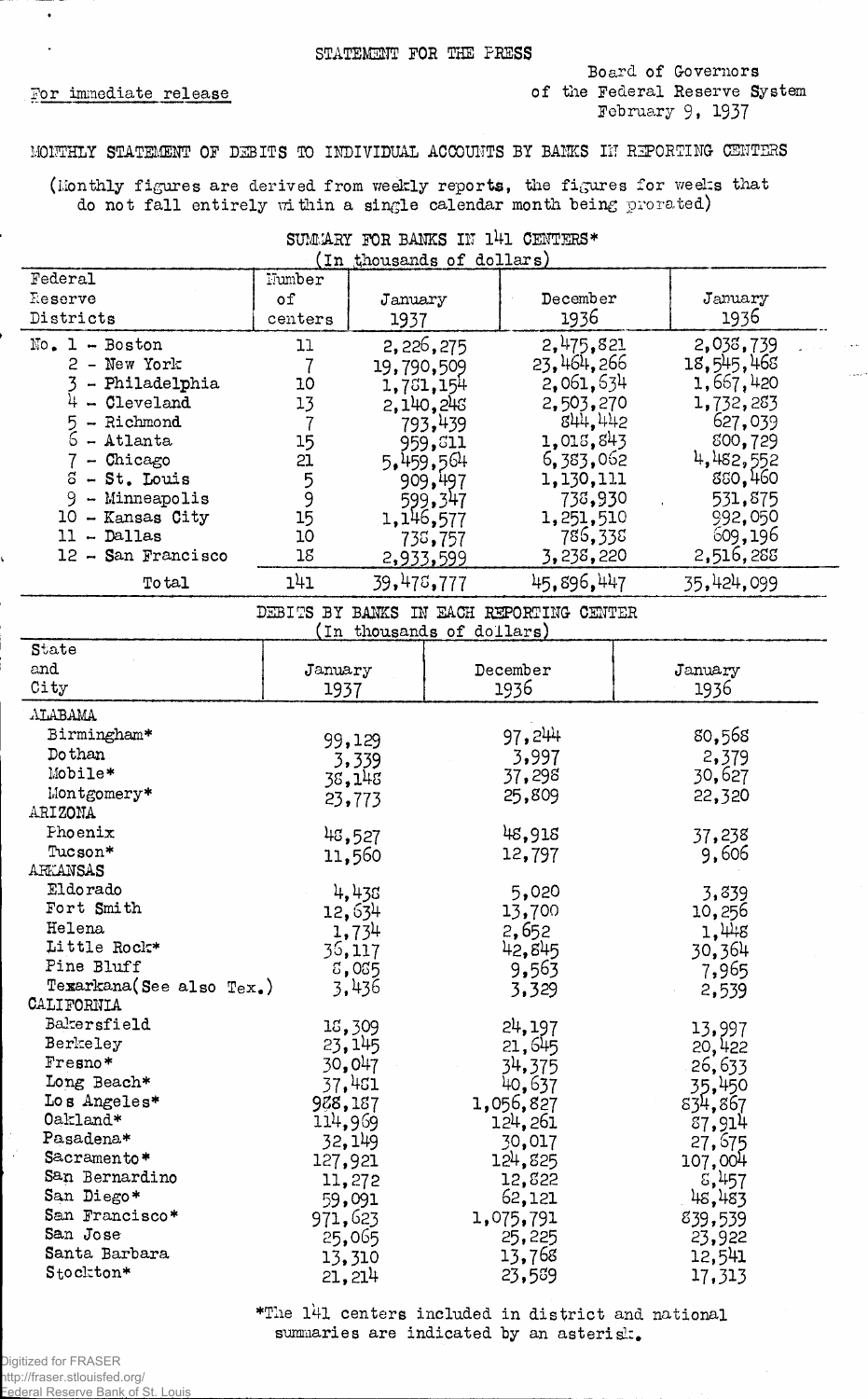| DEBITS BY BANKS IN EACH REPORTING CENTER |  |  |  |                           |  |
|------------------------------------------|--|--|--|---------------------------|--|
|                                          |  |  |  | (In thousands of dollars) |  |

B-807a

 $\hat{\mathcal{A}}$ 

|                                                             | (in monsanas or gottars) |           | B–807a           |
|-------------------------------------------------------------|--------------------------|-----------|------------------|
| State                                                       |                          |           |                  |
| and                                                         | January                  | December  | January          |
| City                                                        | 1937                     | 1936      | 1936             |
| COLORADO                                                    |                          |           |                  |
|                                                             |                          |           |                  |
| Colorado Springs*                                           | 16,526                   | 17,347    | 15,132           |
| Denver*                                                     | 175,033                  | 192,376   | 149,856          |
| Grand Junction                                              | 3,559                    | 4,029     | 2,744            |
| Pueblo*                                                     | 20,958                   | 22,210    | 15,006           |
| CONNECTICUT                                                 |                          |           |                  |
| Hartford*                                                   | 202,848                  | 226,974   | 197,182          |
| New Haven*                                                  | 81,846                   | 83,321    | 76,404           |
| Stamford                                                    | 19,803                   | 20,015    | 14,739           |
| Waterbury*                                                  | 31,673                   | 35,391    | 28,067           |
| DELAWARE                                                    |                          |           |                  |
| Wilmington*                                                 | 103,382                  | 142,956   | 72,967           |
| DISTRICT OF COLUMBIA                                        |                          |           |                  |
| Washington                                                  | 258,811                  | 286,842   | 232,643          |
| FLORIDA                                                     |                          |           |                  |
| Jacksonville*                                               | 84,217                   | 88,859    | 66,956           |
| Miami                                                       | 49,373                   | 48,365    | 39,638           |
| Pensacola*                                                  | 9,026                    | 10,593    | 7,013            |
| Tampa*                                                      | 32,737                   | 32,090    | 29,176           |
| <b>GEORGIA</b>                                              |                          |           |                  |
| Albany                                                      | 5,818                    | 5,855     | 3,383            |
| Atlanta*                                                    | 193,671                  | 204,939   | 154 <b>,</b> 393 |
| Augusta*                                                    | 21,275                   | 22,489    | 17,515           |
| Brunswick                                                   | 2,514                    | 2,834     | 2,306            |
| Columbus                                                    | 15,067                   | 16,895    | 11,910           |
| Elberton                                                    | 1,086                    | 1,410     | ន67              |
| Macon*                                                      | 16,444                   | 19,387    | 12,525           |
| Newnan                                                      | 2,525                    | 2,918     | 1,699            |
| Savannah*                                                   | 34,830                   | 39,171    | 27,259           |
| Valdosta                                                    | 4,432                    | 4,889     | 3,413            |
| <b>IDAHO</b>                                                |                          |           |                  |
| Boise*                                                      | 16,521                   | 20,961    | 16,557           |
| ILLINOIS                                                    |                          |           |                  |
| Aurora                                                      | 10,888                   | 12,090    | 7,654            |
| Bloomington*<br>$Champa1_{\mathcal{K}}n-Urb_{\mathcal{A}}n$ | 12,736                   | 15,231    | 10,170           |
|                                                             | 12,653                   | 13,769    | 9,612            |
| Chicago*<br>Danville                                        | 3,352,016                | 3,978,519 | 2,727,870        |
| Decatur $\ast$                                              | 9,312                    | 11,507    | 8,275            |
|                                                             | 17,585                   | 20,820    | 13,924           |
| East St. Louis and<br>Nat'l Stock Yards                     |                          |           |                  |
| $\mathtt{El}$ gin                                           | 34,026                   | 37,067    | 30,669           |
| Moline                                                      | 7,813                    | 8,151     | 6,085            |
| Peoria*                                                     | 7,739                    | 8,401     | 5,655            |
| Quincy                                                      | 66,251                   | 76,820    | 53,375           |
| Rockford*                                                   | 7,464                    | 9,397     | $-5,976$         |
| Springfield                                                 | 24,763                   | 29,303    | 17,889           |
| INDIANA                                                     | 26,064                   | 27,365    | 20,095           |
| Evansville*                                                 |                          |           |                  |
| Fort Wayne*                                                 | 31,013                   | 36,960    | 26,626           |
| Gary                                                        | 36,643                   | 41,004    | 25,633           |
| Hammond                                                     | 15,221                   | 18,122    | 11,069           |
| Indianapolis*                                               | 6, 247                   | 7,120     | 4,528            |
| South Bend*                                                 | 211,810                  | 222,524   | 130,101          |
| Terre Haute                                                 | 39,213                   | 44,410    | 32,105           |
|                                                             | 22,990                   | 25,335    | 19,397           |

 $\ddot{\phantom{a}}$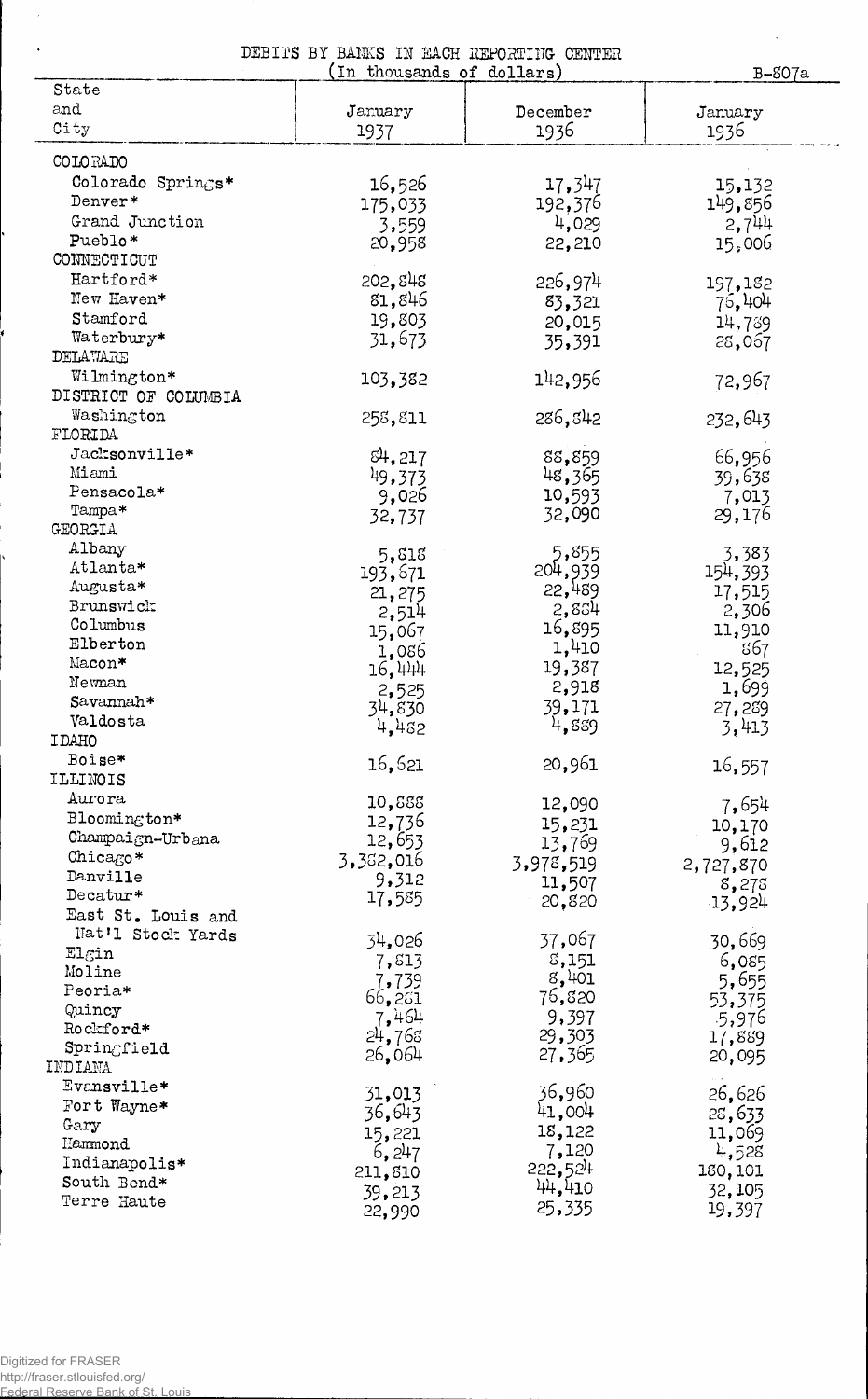DEBITS BY BAIKS IN EACH REPORTING CENTER<br>(In thousands of dollars)

B~8Q7b

 $\hat{\mathcal{L}}(\hat{\mathcal{L}})$ 

| State                 |                 |             |           |
|-----------------------|-----------------|-------------|-----------|
| and                   | Jamuary         | December    | January   |
| City                  | 1937            | 1936        | 1936      |
| IOWA                  |                 |             |           |
| Cedar Rapids*         | 24,706          | 27,182      | 23,442    |
| Clinton               | 7,327           | 8,181       | 6,524     |
| Davenport*            | 24,862          | 25,344      | 17,829    |
| Des Moines*           | 93,851          | 106,553     | 96,158    |
| Dubuque*              | 9,251           | 10,470      | 7,984     |
| Mason City            | 10,549          | 12,112      | 9,036     |
| Muscatine             | 3,357           | 3,831       | 2,582     |
| Sioux City*           | 38,723          | 44,836      | 37,302    |
| Waterloo*             | 16,619          | 18,605      | 14,479    |
| KANSAS                |                 |             |           |
| Atchison              | 3,705           | 4,430       | 3,069     |
| <b>Ratchinson</b>     | 12,408          | 16,150      | 10,914    |
| Independence          | 2,926           | 3,085       | 2,408     |
| Kansas City*          | 17,231          | 16,515      | 14,862    |
| Lawrence              | 3,618           | 3,962       | 3,492     |
| Pittsburg             | 4,317           | 4,983       | 4,258     |
| Topeka*               | 20,284          | 18,156      | 17,036    |
| Wichita*              | 47,409          | 56,301      | 47,145    |
| KENTUCKY              |                 |             |           |
| $Lexington*$          | 52,512          | 43,760      | 28,897    |
| Louisville*           | 154,486         | 205,613     | 160, 128  |
| Owensboro             | 7,003           | 7,087       | 5,256     |
| LOUISIANA             |                 |             |           |
| New Orleans*          | 237,417         | 266,714     | 200,589   |
| Shreveport*           | 49,000          | 52,605      | 37,184    |
| MAINE                 |                 |             |           |
| Bangor*               | 15,974          | 17,271      | 13,774    |
| Portland              | 38,990          | 43,780      | 37,350    |
| MARYLAND              |                 |             |           |
| Baltimore*            | 392,921         | 425,820     | 308,213   |
| Cumberland            | 8,619           | 8,858       | 7,310     |
| Hagerstown            | 8,459           | 9,249       | 7,616     |
| <b>LIASSACHUSETTS</b> |                 |             |           |
| Boston*               | 1,606,630       | 1,802,854   | 1,485,961 |
| Brockton              | 16,344          | 18,427      | 14,951    |
| Fall River*           | 21,090          | 22,077      | 16,855    |
| Holyoke*<br>Lowell*   | 11,571          | 12,304      | 10,581    |
| Lynn                  | 15,852          | 18,852      | 13,795    |
| New Bedford*          | 20,229          | 21,201      | 16,660    |
| Springfield           | 20,516          | 21,263      | 16,860    |
| Worcester*            | 71,677          | 75,224      | 63,456    |
| <b>MICHIGAN</b>       | 58,540          | 61,654      | 50,058    |
| Adrian                |                 |             |           |
| Battle Creek          | 3,989<br>14,910 | 4,272       | 3,221     |
| Bay City*             | 11,095          | 16,100      | 11,154    |
| Detroit*              | 1,010,035       | 13,354      | 9,763     |
| $F1int*$              | 29,819          | 1, 214, 915 | 847,116   |
| Grand Rapids*         | 59,203          | 36,438      | 24, 273   |
| Jackson               | 18,859          | 65,008      | 52,795    |
| Kalamazoo*            | 23,732          | 18,803      | 15,148    |
| Lansing*              | 28,473          | 26,923      | 19,147    |
| Saginaw               | 22,024          | 29,073      | 18,838    |
| MINNESOTA             |                 | 28,907      | 19,226    |
| Duluth*               | 38,371          | 47,643      |           |
| Minneapolis*          | 342,111         |             | 31,018    |
| Red Wing              | 2,105           | 435,829     | 296,997   |
| St. Paul*             | 174, 141        | 2,375       | 1,871     |
| South St. Paul        | 23,376          | 199,543     | 160,191   |
| Winona                | 6,989           | 25,475      | 19,418    |
|                       |                 | 9,705       | 6,269     |

Digitized for FRASER http://fraser.stlouisfed.org/

Federal Reserve Bank of St. Louis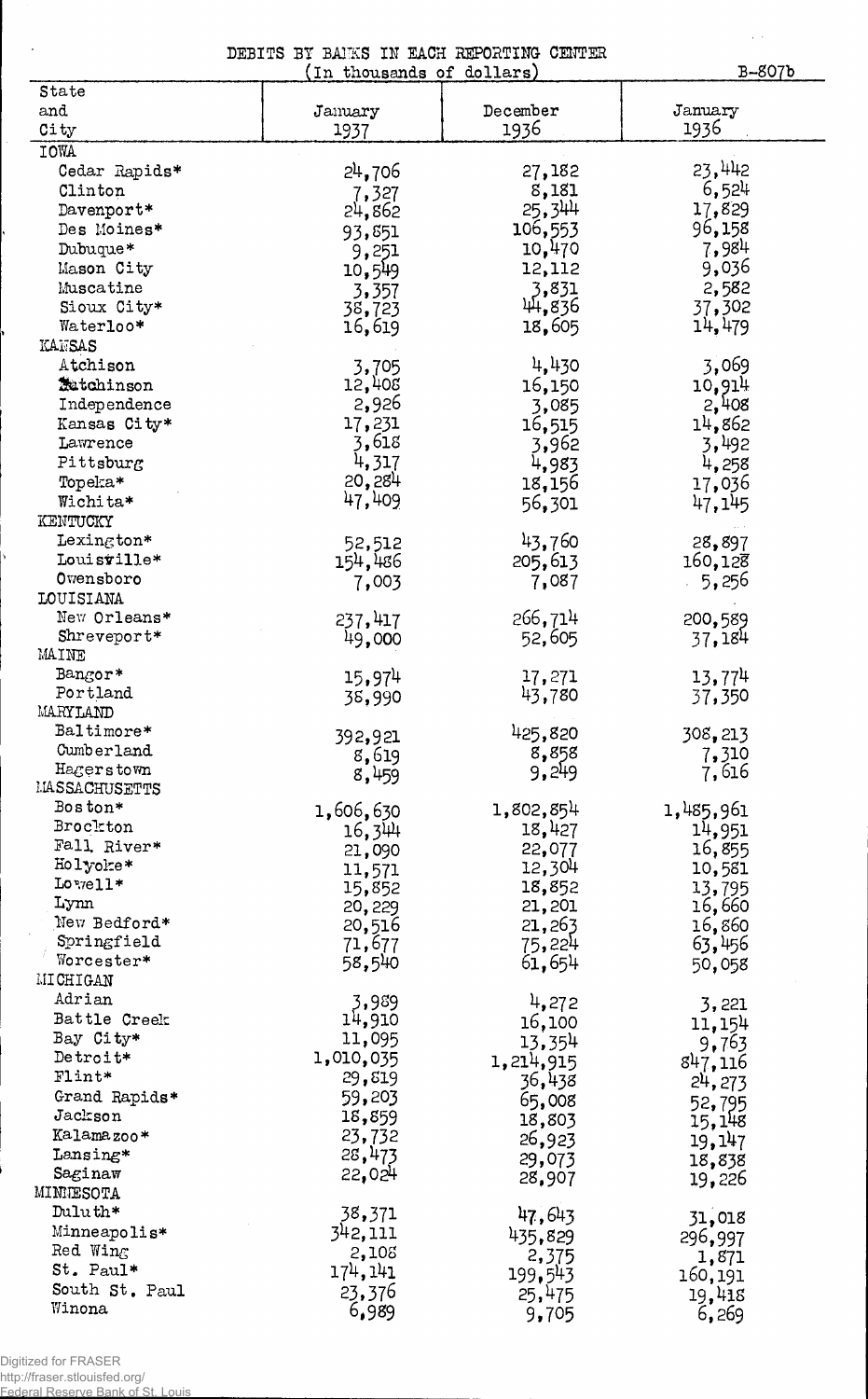|  |  | DEBITS BY BANKS IN EACH REPORTING CENTER |  |
|--|--|------------------------------------------|--|
|  |  | (In thousands of dollars)                |  |

 $\hat{\boldsymbol{\beta}}$  $\sim 10$ 

|                      | (In thousands of dollars) | popula di presed la caun nerunista uniter | $B-SO$ /c  |
|----------------------|---------------------------|-------------------------------------------|------------|
| State                |                           |                                           |            |
| and                  | January                   | December                                  | January    |
| City                 | 1937                      | 1936                                      | 1936       |
| MISSISSIPPI          |                           |                                           |            |
| Greenville           | 6,249                     | 5,045                                     | 4,186      |
| Hattiesburg          | 4,715                     | 4,542                                     | 4,092      |
| Jackson              | 29,285                    | 32,553                                    | 19,647     |
| Meridian             | 9,910                     |                                           |            |
| Vicksburg*           | 7,776                     | 10,573<br>9,904                           | 9,615      |
| MISSOURI             |                           |                                           | 6,921      |
| Joplin*              | 9,927                     |                                           |            |
| Kansas City*         | 349,804                   | 11,384                                    | 9,624      |
| St. Joseph*          | 30,566                    | 372,483                                   | 291,275    |
| St. Louis*           | 549,520                   | 32,122                                    | 31,201     |
| Sedalia              | 2,544                     | 673,620                                   | 544,533    |
| Springfield          | 16,056                    | 2,776                                     | 1,966      |
| MONTANA              |                           | 15,992                                    | 13,634     |
| Dillings*            |                           |                                           |            |
| Helena*              | 7,977                     | 10,559                                    | 7,725      |
| NEBRASKA             | 10,462                    | 13,392                                    | 10,127     |
|                      |                           |                                           |            |
| Fremont              | 2,310                     | 2,903                                     | 2,384      |
| Lincoln              | 27,954                    | 29,925                                    | 25,329     |
| Omaha*               | 150,538                   | 170,103                                   | 140,583    |
| NEVADA               |                           |                                           |            |
| Reno*                | 9,963                     | 12,940                                    | 9,104      |
| NEW HAMPSHIRE        |                           |                                           |            |
| Manchester           | 15,744                    | 22,722                                    | 12,561     |
| NEW JERSEY           |                           |                                           |            |
| Camden               | 48,097                    | 52,033                                    | 38,780     |
| Montclair            | 18,922                    | 21,740                                    | 17,311     |
| Newark               | 338,756                   | 386,031                                   | 286,612    |
| Northern New Jersey  |                           |                                           |            |
| Clearing House Assn. | 230,804                   | 315,036                                   | 240,997    |
| Passaic*             | 27,500                    | 30,686                                    | 22,849     |
| $Trenton*$           | 73,679                    | 86,812                                    | 79,303     |
| NEW MEXICO           |                           |                                           |            |
| Albuquerque*         | 14,914                    | 15,926                                    | 11,564     |
| Roswell              | 3,609                     | 4,188                                     | 2,721      |
| NEW YORK             |                           |                                           |            |
| Albany*              | 140,963                   | 233,964                                   | 143,522    |
| Binghamton*          | 22,957                    | 23,118                                    | 19,310     |
| Buffalo*             | 289,692                   | 298,139                                   | 245,218    |
| Elmira               | 16,248                    | 16,477                                    | 14,066     |
| Jamestown            | 14,022                    | 16,186                                    | 12,638     |
| New York*            | 19,096,218                | 22,658,364                                | 17,924,934 |
| Poughkeepsie         | 14,193                    | 14,471                                    | 13,123     |
| Rochester*           | 132,622                   | 139,363                                   | 118,196    |
| Syracuse*            | 50,557                    | 80,632                                    | 71,439     |
| Utica                | 37,306                    | 40,847                                    | 33,654     |
| NORTH CAROLINA       |                           |                                           |            |
| Asheville            | 13,111                    | $1^{1}$ , 35 <sup>1</sup>                 | 10,964     |
| Charlotte*           | 62,113                    | 69,039                                    |            |
| Durham               | 30,636                    | 51,767                                    | 52,299     |
| Greensboro           | 19,647                    | 20,012                                    | 27,225     |
| Raleigh*             | 45,736                    | 41,425                                    | 14,586     |
| Wilmington           | 11,459                    | 11,085                                    | 25,141     |
| Winston-Salem        |                           | 48,841                                    | 9,408      |
| NORTH DAKOTA         | 43,737                    |                                           | 45,026     |
| Dickinson            |                           |                                           |            |
| Fargo*               | 953                       | 1,312                                     | 1,014      |
| Grand Forks*         | 14,338                    | 17,918                                    | 14,473     |
| $J$ amestown         | 3,894                     | 4,865<br>1,711                            | 3,607      |
| Minot                | 1,436                     | 4,594                                     | 1,407      |
|                      | 3,368                     |                                           | 3,064      |

 $\bar{\lambda}$ 

 $\mathcal{L}(\mathcal{A})$ 

Digitized for FRASER<br>http://fraser.stlouisfed.org/<br>F<u>ed</u>eral Reserve Bank of St. Louis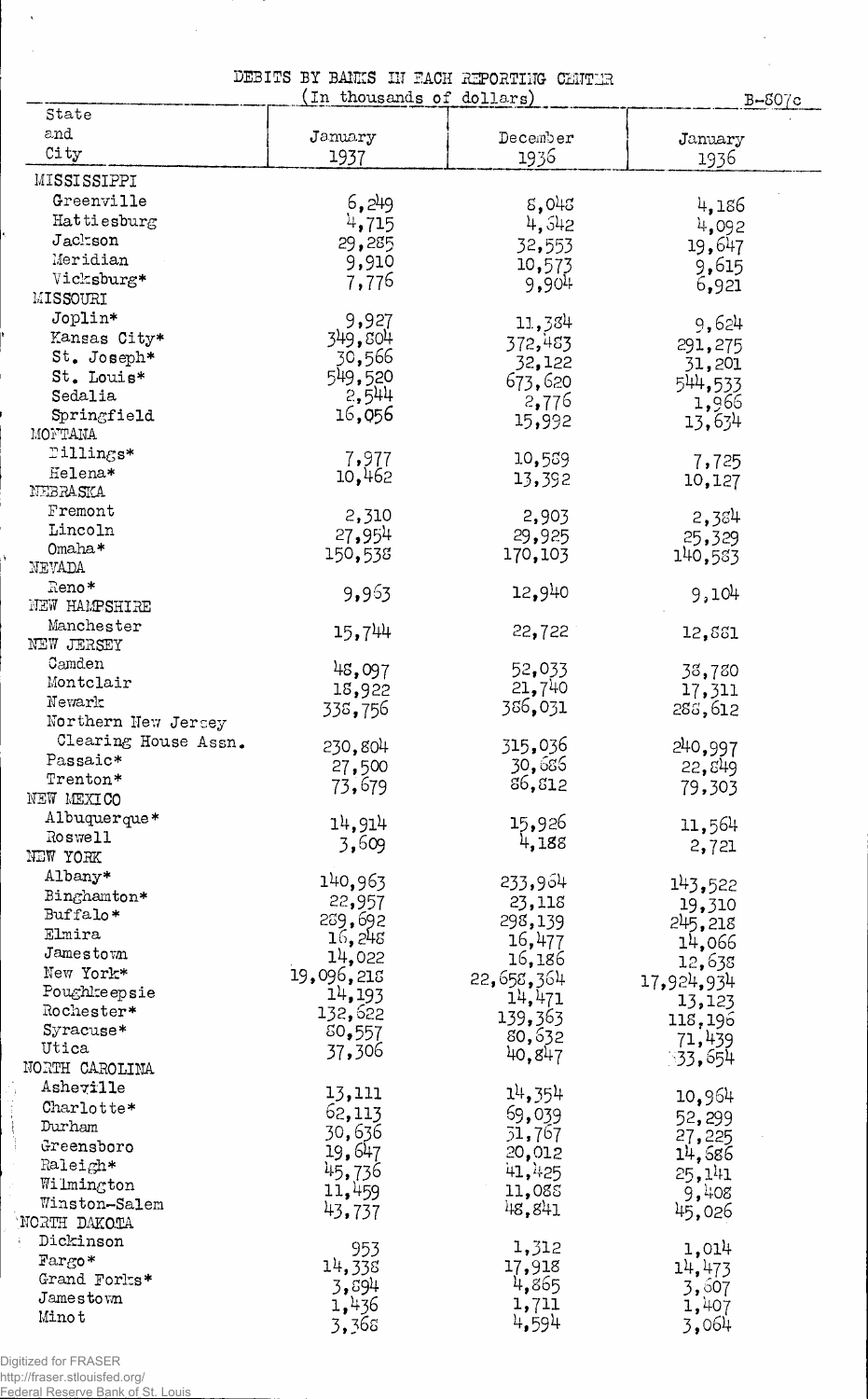DEBITS BY BAINS IN EACH REPORTING CENTER (In thousands of dollars)

B-807d

 $\mathcal{A}^{\mathcal{A}}$ 

| State                       |                        |                  |                    |
|-----------------------------|------------------------|------------------|--------------------|
| and                         | January                | December         | January            |
| City                        | 1937                   | 1936             | 1936               |
| OHIO                        |                        |                  |                    |
| Akron*                      | 67,862                 | 75,388           | 57,446             |
| Canton                      | 37,997                 | 43,557           | 32,962             |
| Cincinnati                  | 340,836                | 419,374          | 310,192            |
| Cleveland*                  | 613,890                | 744,342          | 530,329            |
| Columbus*<br>Dayton*        | 193,271                | 232,545          | 155,570            |
| Hamilton                    | 71,419                 | 78,013           | 54,628             |
| Lima                        | 11,936                 | 13,685           | 8,897              |
| Lorain                      | 14,302<br>5,003        | 15,362<br>5,642  | 10,600             |
| Middletown                  | 9,902                  | 11,307           | 3,367<br>8,592     |
| Springfield*                | 15,203                 | 19,745           | 15,341             |
| Stoubenville                | 10,302                 | 12,282           | 6,9 <sup>1</sup> 7 |
| Toledo*                     | 134,450                | 194,408          | 109,594            |
| Warren                      | 10,264                 | 10,984           | 7,141              |
| Youngstown*                 | 52,835                 | 53,592           | 37,175             |
| Zanesville                  | 5,416                  | 8,969            | 7,281              |
| OKLAHOMA                    |                        |                  |                    |
| Bartlesville*               | 25,850                 | 28,091           | 23,252             |
| Enid                        | 9,542                  | 11,557           | 8,356              |
| Guthrie                     | 1,921                  | 1,957            | 2,014              |
| Muskogee*<br>Oklahoma City* | 8,998                  | 9,519            | 8,306              |
| $O$ l $mu$ l $g$ ee         | 112,639                | 124,777          | 92,624             |
| Tulsa*                      | 2,944                  | 3,580            | 2,875              |
| <b>OREGON</b>               | 145,900                | 164,200          | 124,584            |
| Eugene                      | 6,370                  | 7,853            | 5,126              |
| Portland*                   | 156,504                | 187,597          | 140,405            |
| Salem                       | 13,541                 | 15,875           | 12,184             |
| PEMISYLVANIA                |                        |                  |                    |
| Allentown                   | 25,373                 | 27,986           | 21,563             |
| Altoona*                    | 11,477                 | 12,452           | 9,075              |
| Butler                      | 10,155                 | 11,690           | 3,351              |
| Chester*<br>Erie*           | 13,816                 | 14,671           | 11,658             |
| Franklin                    | 31,381                 | 34,641<br>4,446  | 23,542             |
| Greensburg*                 | 3,583                  |                  | 3,291              |
| Harrisburg                  | 7,556<br>38,209        | 7,731<br>42,799  | 7,271<br>34,932    |
| Hazleton                    | 13,571                 | 14,291           | 12,047             |
| Homestead                   | 3,205                  | 3,601            | 2,285              |
| Johnstown                   | 15,524                 | 18,745           | 11,176             |
| Lancaster*                  | 23,819                 | 27,417           | 19,256             |
| Lebanon                     | 7,019                  | 8,239            | 5,372              |
| Norristown                  | 10,633                 | 11,956           | 9,081              |
| Oil City*<br>Philadelphia*  | 11,443                 | 12,210           | 9,310              |
| Pittsburgh*                 | 1, 440, 534<br>843,904 | 1,656,354        | 1,370,651          |
| Reading                     | 33.543                 | 963,338          | 671,454            |
| Scranton*                   | 52,210                 | 36,510<br>53,483 | 25,870             |
| Wilkes-Barre*               | 27,345                 | 29,027           | 50,367<br>25,097   |
| Williamsport*               | 11,196                 | 12,279           | 9,623              |
| York*                       | 23,696                 | 26,183           | 19,423             |
| RHODE ISLAND                |                        |                  |                    |
| Providence*                 | 159,735                | 173,860          | 129,202            |
| SOUTH CAROLINA              |                        |                  |                    |
| Charleston                  | 19,884                 | 18,534           | 14,389             |
| Columbia*                   | 30,574                 | 32,479           | 28,942             |
| Greenville*                 | 23,947                 | 26,832           | 20,264             |
| Spartanburg                 | 10,622                 | 11,692           | 8,948              |

 $\overline{\mathscr{C}}$ 

 $\ddot{\phantom{a}}$